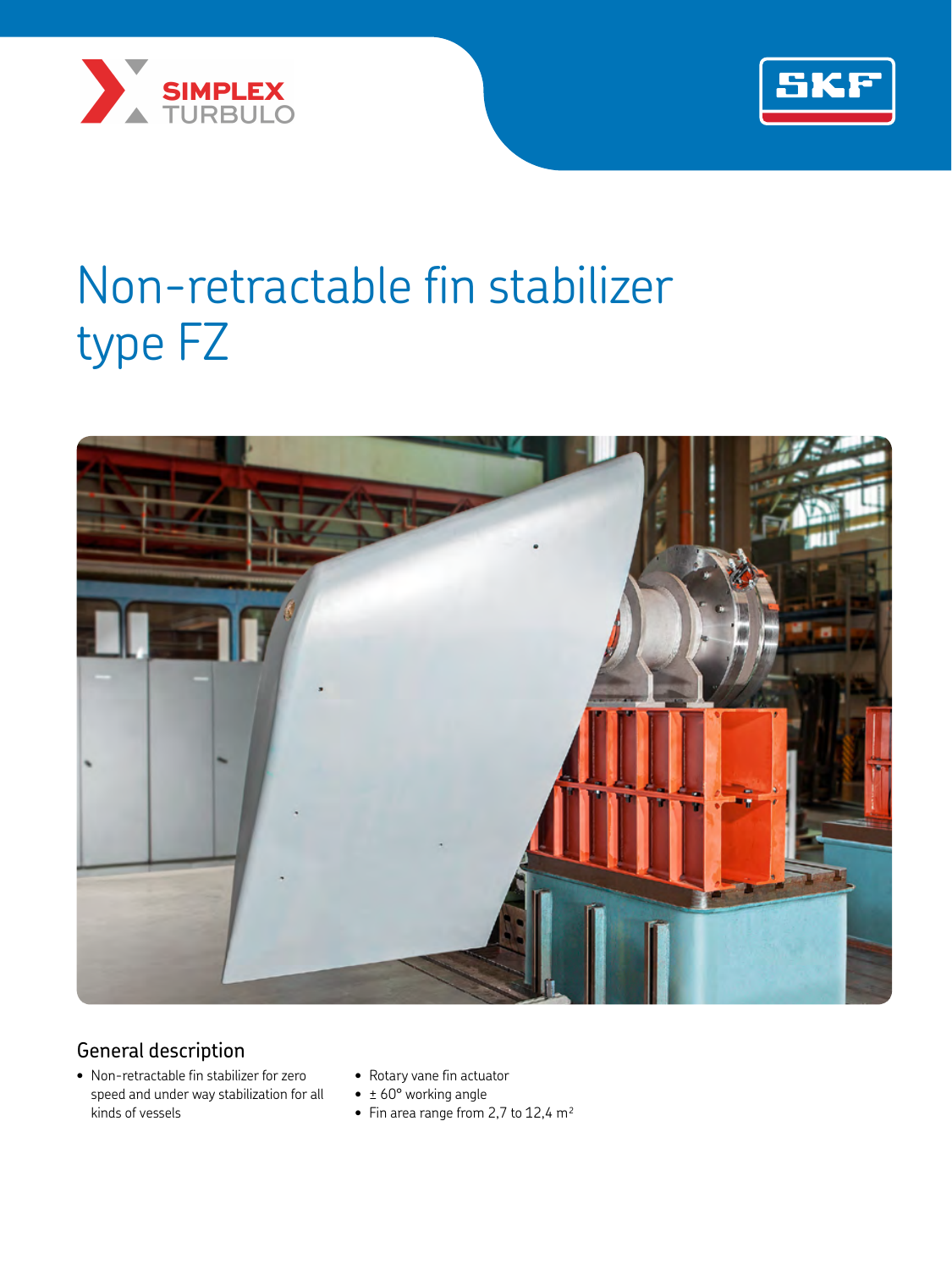

### Advantages

#### **Design**

- Rotary vane fin actuator: Extremely compact, powerful and highly reliable; torque transmission is free of unbalanced forces on the fin, avoiding additional loads on the bearings and ensuring high fin movement precision, enabling  $\pm$  60 $\degree$  working angle
- Benefits of  $\pm 60^{\circ}$  working angle in zero speed mode: - increased lift: better roll reduction
	- smoother force transmission: reduced jerking effect, increased comfort
	- smaller fin area: reduced resistance under way
- Accumulator-supported hydraulic system: reduced size of motors and pumps, lower demand on electrical current, lower peak load on power supply, decreased noise level, faster dynamic system response, serves as a hydraulic power source for secondary equipment
- Compliance with classification societies regulations, SOLAS and MARPOL 73/78 convention specifications
- Compliant with Vessel General Permit (VGP) 2013 regulations

#### **Installation**

- Final manufactured unit, fully tested including operation and automation test
- Delivered ready-to-use to any shipyard worldwide
- Final works to be done by shipyard: welding into the ship structure, installation with chocking fluid, wiring and cooler connection

#### **Operation**

- Easy operation by simple start or stop commands
- Control system's operation is fully adaptive to the ship speed, sea state and roll motion behaviour of the vessel. Manual adjustments by the crew are possible when required
- For manual control, during inspections or any intermediate maintenance, operation and service switches are located inside the fin control cabinet
- The control system is fully integrated into the motor starter cabinet. No additional central control or sensor cabinet is required
- Customized mode selection: Control system design enables single-fin or twin-fin operation
- ECR Touch Control Panel provides identical control functions to the bridge control panel as well as providing additional status, alarm and service information for best operational comfort and control. It can be set to passive mode to prevent the stabilizers from being started unintentionally
- Low operational costs

#### **Service**

• 24/7 in-house service by highly trained personnel

#### **Application**

• Composite material fabricated fin available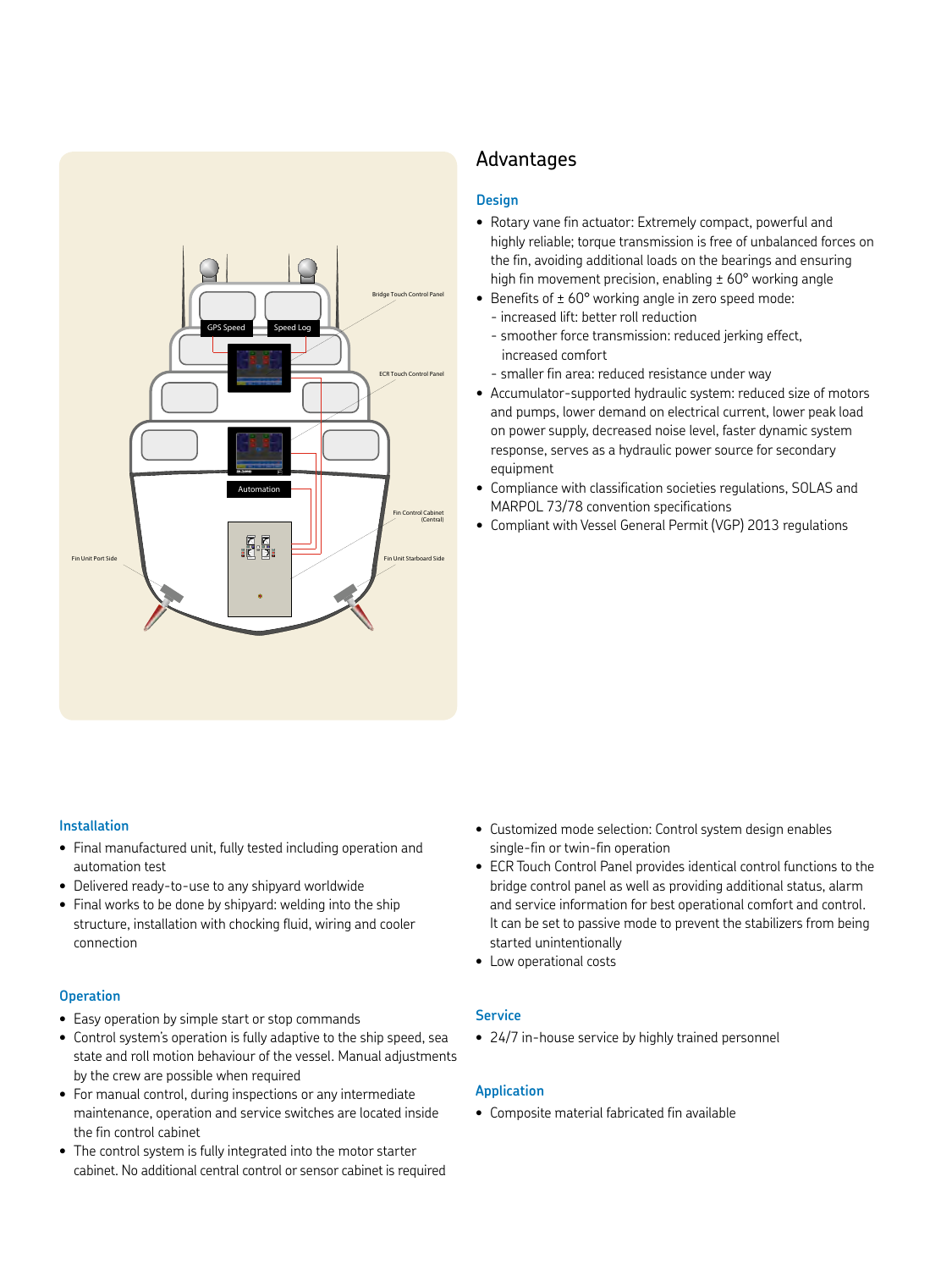



*Non-retractable fin stabilizer with ± 60° working angle ZeroSpeed principle*



*Lift force gain for working angle of 60° compared with 45°*